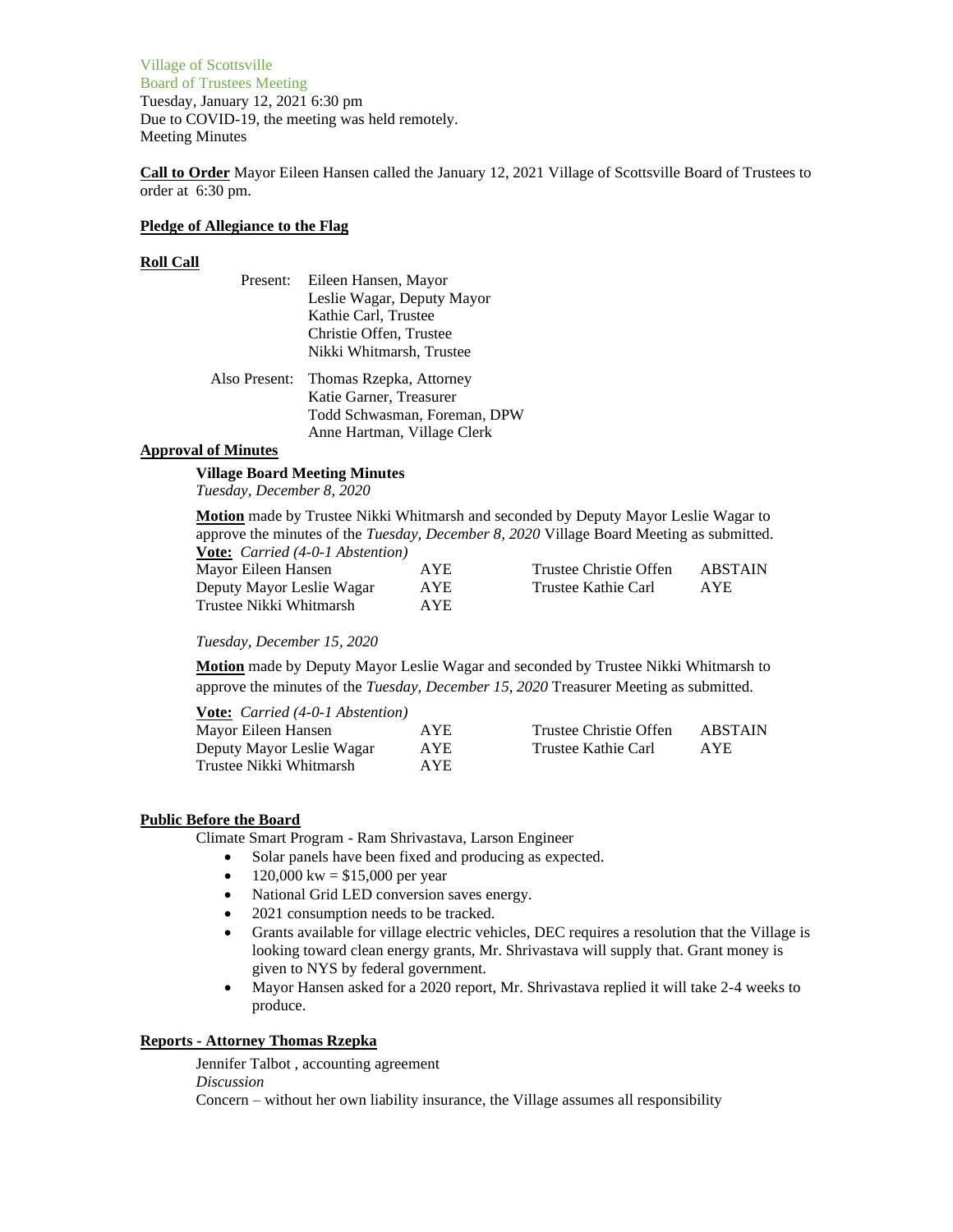Treasurer Garner – believe our insurance covers contractors as well as employees – needs to be verified with NYMIR

Trustee Carl – regular month to month the Treasurer can handle, Jen needed for bigger tasks, anything out of Ms. Talbot's scope she has the backup of Mengal, Metzger and Barr

Trustee Offen – does not see the necessity of paying both Ms. Talbot and MMB, insurance a must Mayor Hansen responded the Village will only pay each (Ms.

Deputy Mayor Wagar – we have worked with Ms. Talbot for many years and she has done right by us.

# **Public Hearing – Local Law 1-2021 Planning Board**

*Mayor Hansen opened the public hearing by reading the notice from the Sentinel at 7:00pm.*

## **Village of Scottsville NOTICE OF PUBLIC HEARING**

**PLEASE TAKE NOTICE** that the Scottsville Village Board will be holding a Public Hearing on January 12, 2021 at 7:00 pm to consider Local Law 1-2021 to amend Sections 35-1 and 35-2, Chapter 35, Planning Board.

Due to Executive Orders 202.1 and 202.15, the meeting will be held remotely.

All interested persons will be given an opportunity to speak for or against the above proposed legislation at the time set herein. Comments may be sent via email to [villageclerk@scottsvilleny.org.](mailto:villageclerk@scottsvilleny.org)

A copy of the proposed Local Law will be available in the Village of Scottsville Office, located in the Wheatland Municipal Building, 22 Main Street, Scottsville, New York, during normal business hours.

*Public Comment opened at 7:01 pm.* Public Comment: No Public

*Public Comment closed and Board Comment opened at 7:02pm.* Board Comment: No comment

*Public Hearing closed at 7:02 pm.*

**Motion** made by Deputy Mayor Leslie Wagar and seconded by Trustee Nikki Whitmarsh to amend Sections 35-1 and 35-2, Chapter 35, Planning Board. **Vote:** *Carried (5-0)* Mayor Eileen Hansen AYE Trustee Christie Offen AYE Deputy Mayor Leslie Wagar AYE Trustee Kathie Carl AYE Trustee Nikki Whitmarsh AYE

#### **Public Hearing – Local Law 2-2021 Zoning Board of Appeals**

*Mayor Hansen opened the public hearing by reading the notice from the Sentinel at7:18 pm.*

## **Village of Scottsville NOTICE OF PUBLIC HEARING**

**PLEASE TAKE NOTICE** that the Scottsville Village Board will be holding a Public Hearing on January 12, 2021 at 7:15 pm to consider Local Law2-2021 to amend Section 170-51 A Article X. Board of Appeals. Due to Executive Orders 202.1 and 202.15, the meeting will be held remotely.

All interested persons will be given an opportunity to speak for or against the above proposed legislation at the time set herein. Comments may be sent via email to [villageclerk@scottsvilleny.org.](mailto:villageclerk@scottsvilleny.org)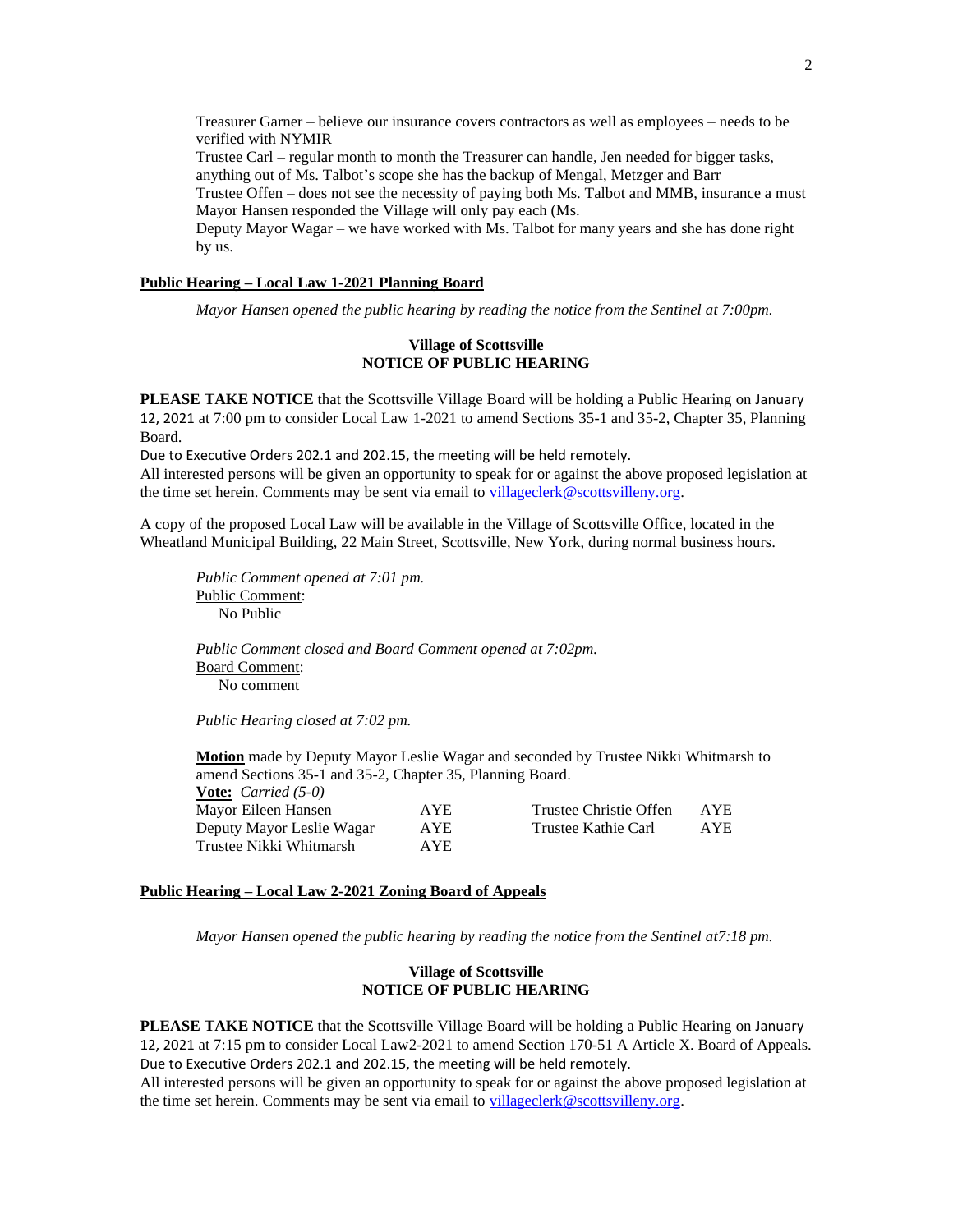A copy of the proposed Local Law will be available in the Village of Scottsville Office, located in the Wheatland Municipal Building, 22 Main Street, Scottsville, New York, during normal business hours.

Comments may also be directed to the Clerk at villageclerk@scottsvilleny.org.

*Public Comment opened at 7:19 pm.* Public Comment: No Public

*Public Comment closed and Board Comment opened at 7:20 pm.* Board Comment: No comment

*Public Hearing closed at 7:20 pm.*

**Motion** made by Deputy Mayor Leslie Wagar and seconded by Trustee Nikki Whitmarsh to amend Section 170-51 A Article X. Board of Appeals. **Vote:** *Carried (5-0)*

| $\frac{1}{2}$ $\frac{1}{2}$ $\frac{1}{2}$ $\frac{1}{2}$ $\frac{1}{2}$ $\frac{1}{2}$ $\frac{1}{2}$ $\frac{1}{2}$ |            |                        |      |
|-----------------------------------------------------------------------------------------------------------------|------------|------------------------|------|
| Mayor Eileen Hansen                                                                                             | AYE.       | Trustee Christie Offen | AYE. |
| Deputy Mayor Leslie Wagar                                                                                       | <b>AYE</b> | Trustee Kathie Carl    | AYE. |
| Trustee Nikki Whitmarsh                                                                                         | AYE.       |                        |      |

### **Department Reports**

### **Building Inspector/Code Enforcement Officer**

*New Permits Issued*  20-050 5 Genesee St Shed 20-051 35 Oakwood Lane – Furnace 20-052 623 North Rd- Fence 20-053 19 Main St- Roof Mounted Solar 21-001 15 Diana Dr- Roof Mounted Solar

Year-end Spread sheet of closed out reports has been sent to the Town Assessor, for processing. 12 Permits were closed out and certificate of compliances had been issued during the past month.

### *Code Enforcement:*

North Rd property maintenance complaint about storage of vehicles and garbage Main Street /Race Street – abandoned car on Race, working with MCSD to locate the owner E Genesee Street – tree fell onto neighbor's property

#### *Fire Marshal:*

Continuing working on Annual inspections through the village. Call out by RG&E on North Rd for a resident without heat. Working with Monroe County Adult Protective services for two SR residents living in unsafe conditions.

### *Planning Board:*

Still looking for an approval or denial for Trevor Ott, Maple Ave approval of the vacant lot to be an approved building lot. No building permit has been issued since the lot at this time will not be built on. He is looking for the Board to change the lot from Non-Approved building to Approved. Looking into this lot, my office has no concerns with this being an approved lot.

Application for 60 Main street to be sub divided into two lots will be coming in the near future.

#### **DPW – Ken Bohn & Todd Schwasman**

Stump grinding at multiple locations underway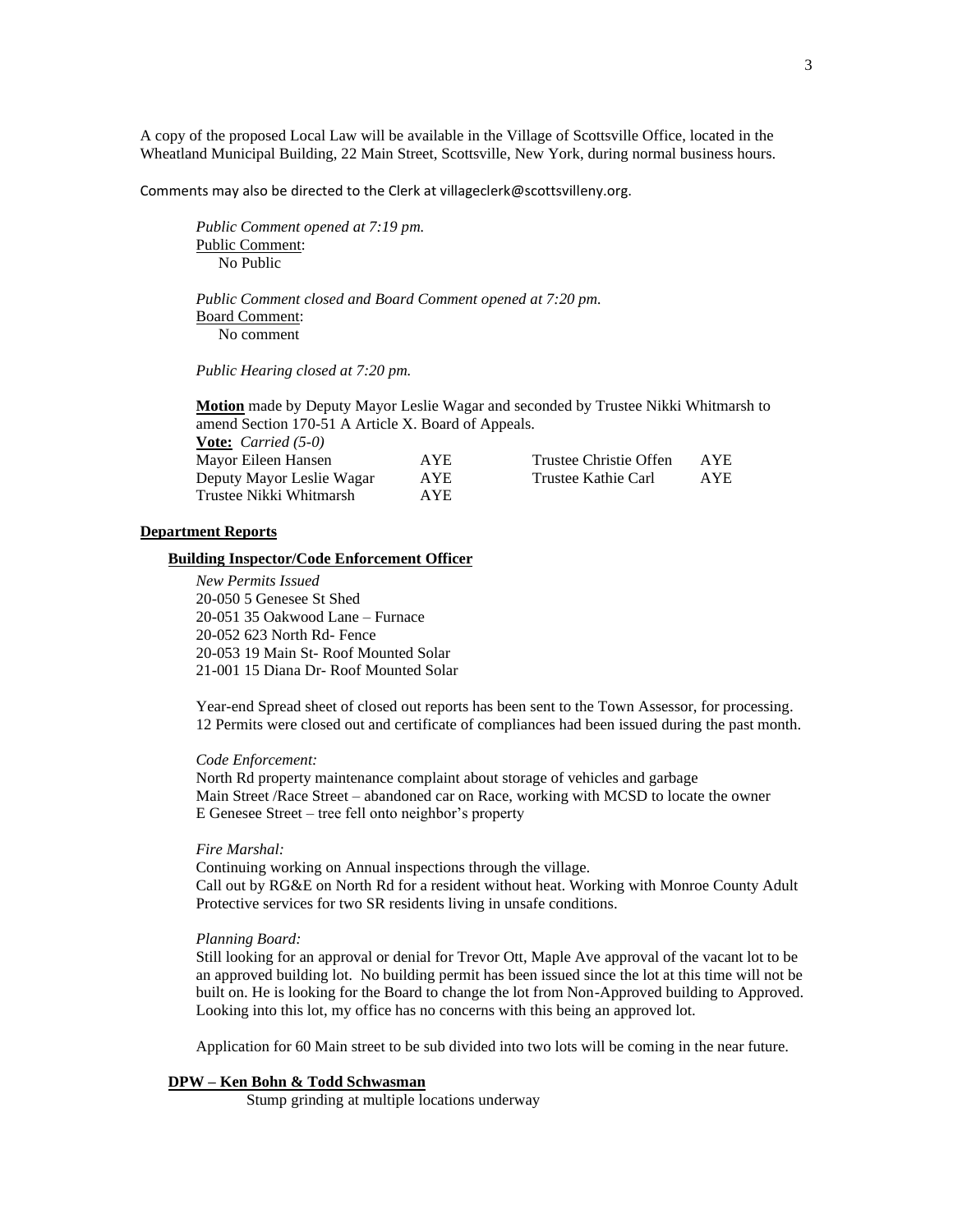For discussion:

Arrangements for 2007 automated garbage truck Quote for new 1-ton (to replace 2009 WTTP F-150) money from the Sewer Fund and CHIPS Maple Street driveway drainage

Reallocation of left over snowblower money towards chainsaw replacement

### **Updates**

Federal Motor Carriers Safety Association (FMCSA) Clearinghouse limited queries completed, needs to be done annually

*Renewal of Annual Monroe County Maintenance Permit for 2021*

**Motion** made by Trustee Kathie Carl and seconded by Deputy Mayor Leslie Wagar to authorize Todd Schwasman, DPW Labor Foreman, to sign the renewal of the Monroe County Annual Maintenance Permit for 2021.

**Vote:** *Carried (5-0)*

| Mayor Eileen Hansen       | AYE.       | Trustee Christie Offen | AYE. |
|---------------------------|------------|------------------------|------|
| Deputy Mayor Leslie Wagar | <b>AYE</b> | Trustee Kathie Carl    | AYE. |
| Trustee Nikki Whitmarsh   | AYE.       |                        |      |

## **Treasurer – Katie Garner**

### *Pay Bills:*

**Motion** made by Deputy Mayor Leslie Wagar and seconded by Trustee Christie Offen to approve payables along with December prepaids through January 12, 2021 as listed on the AP Check Register Report with General Payables totaling *\$48,893.98.*

#### **Vote:** *Carried (5-0)*

| Mayor Eileen Hansen       | <b>AYE</b> | Trustee Christie Offen | <b>AYE</b> |
|---------------------------|------------|------------------------|------------|
| Deputy Mayor Leslie Wagar | <b>AYE</b> | Trustee Kathie Carl    | <b>AYE</b> |
| Trustee Nikki Whitmarsh   | AYE.       |                        |            |

#### *Updates:*

Received remaining payments from town of Wheatland for Fire District services thru 12/31/2020

Received CARES Act reimbursement for COVID-19 expenses from Monroe County \$671.59

Beginning to start new budget – spoke with OSC subtract FD amount to get new tax levy

Printing and mailing 1099s

Talbot Consultant Agreement - Authorize Mayor to sign

 Fire Generator Quote? \$2,668 – Katie will contact J. Coates to see where the FD wants to take the money

# *Set Public Hearings*

*2021-2022 Tax Cap Override:*

**Motion** made by Trustee Christie Offen and seconded by Deputy Mayor Leslie Wagar to set a Public Hearing for Tuesday, February 9, 2021, at 7:00 pm to consider Local Law 3-20212 to override the tax cap for the 2021-2022 budget year.

**Vote:** *Carried (5-0)*

| Mayor Eileen Hansen       | <b>AYE</b> | Trustee Christie Offen | <b>AYE</b> |
|---------------------------|------------|------------------------|------------|
| Deputy Mayor Leslie Wagar | <b>AYE</b> | Trustee Kathie Carl    | <b>AYE</b> |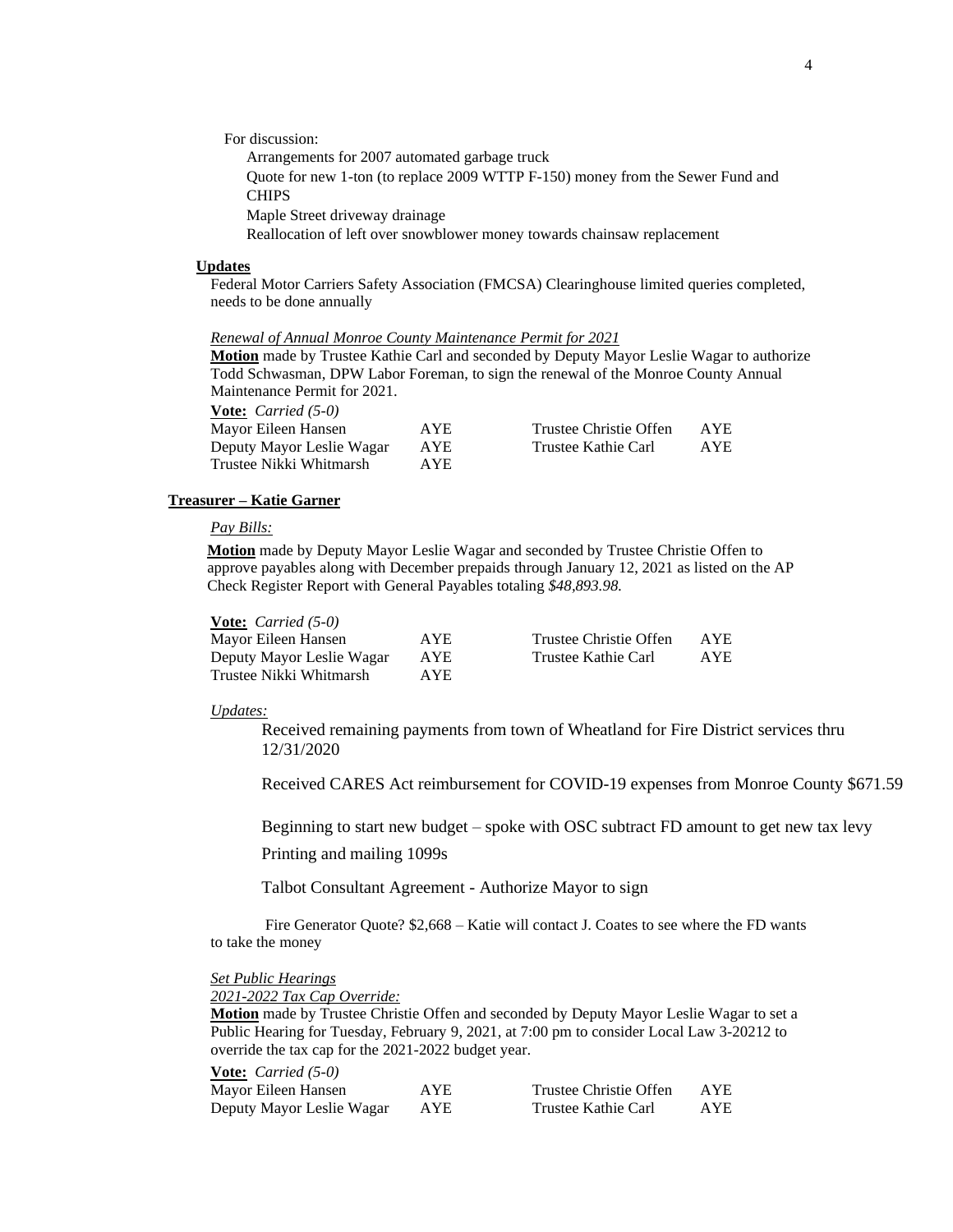Trustee Nikki Whitmarsh AYE

### *General Equipment Reserves*

**Motion** made by Trustee Nikki Whitmarsh and seconded by Trustee Christie Offen to set a Public Hearing for Tuesday, February 9, 2021, at 7:15 pm to consider release of monies already on deposit in the General Equipment Reserve for the purchase a chain saw in an amount not to exceed \$1,400.00.

| <b>Vote:</b> <i>Carried</i> $(5-0)$ |            |                        |      |
|-------------------------------------|------------|------------------------|------|
| Mayor Eileen Hansen                 | <b>AYE</b> | Trustee Christie Offen | AYE. |
| Deputy Mayor Leslie Wagar           | AYE        | Trustee Kathie Carl    | AYE. |
| Trustee Nikki Whitmarsh             | AYE.       |                        |      |

*Set Budget Workshop Dates*

March 16, 2021 at 6:00 pm March 30, 2021 at 6:00 pm

**Motion** made by Trustee Christie Offen and seconded by Trustee Nikki Whitmarsh to approve the dates listed above for the 2020-2021 Budget Meeting Schedule.

| <b>Vote:</b> <i>Carried</i> $(5-0)$ |      |                        |            |
|-------------------------------------|------|------------------------|------------|
| Mayor Eileen Hansen                 | AYE. | Trustee Christie Offen | <b>AYE</b> |
| Deputy Mayor Leslie Wagar           | AYE. | Trustee Kathie Carl    | <b>AYE</b> |
| Trustee Nikki Whitmarsh             | AYE. |                        |            |

## *Bounced Check Fee*

**Motion** made by Deputy Mayor Leslie Wagar and seconded by Trustee Christie Offen to set a fee of \$20.00, the maximum allowed by law, for checks returned to the Village for insufficient funds.

| <b>Vote:</b> <i>Carried</i> $(5-0)$ |            |                        |      |
|-------------------------------------|------------|------------------------|------|
| Mayor Eileen Hansen                 | AYE.       | Trustee Christie Offen | AYE. |
| Deputy Mayor Leslie Wagar           | <b>AYE</b> | Trustee Kathie Carl    | AYE. |
| Trustee Nikki Whitmarsh             | AYE.       |                        |      |

*Trustee Kathie Carl lost voice connection at 8:10 pm.*

## **Clerk – Anne Hartman**

#### *InStream Agreement*

**Motion** made by Trustee Nikki Whitmarsh and seconded by Trustee Christie Offen to allow the Mayor to sign the Instream, LLC software support agreement for the period of December 8, 2020-December 7, 2021 for the maintenance and support of the electronic files not to exceed \$1,820.00.

| <b>Vote:</b> <i>Carried</i> $(4-0)$ |            |                        |        |
|-------------------------------------|------------|------------------------|--------|
| Mayor Eileen Hansen                 | AYE.       | Trustee Christie Offen | AYE.   |
| Deputy Mayor Leslie Wagar           | <b>AYE</b> | Trustee Kathie Carl    | ABSENT |
| Trustee Nikki Whitmarsh             | AYE.       |                        |        |

### **Trustee Reports:**

Deputy Mayor Leslie Wagar – Communications Getting more information about website hosts

Trustee Christie Offen – DPW and Forestry Board DPW doing great.